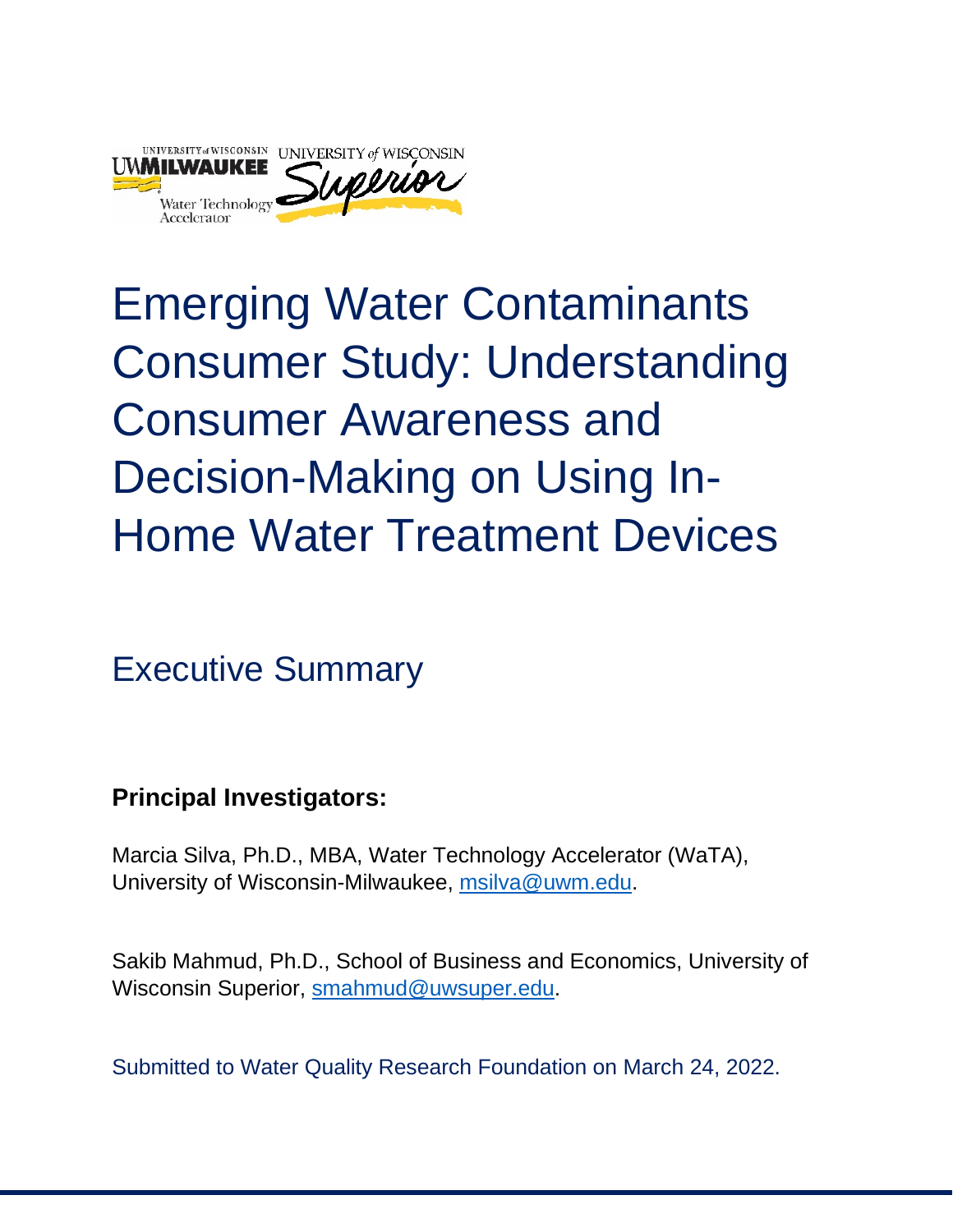# Executive Summary

This independent study was performed by researchers from the University of Wisconsin system in June 2021, to gauge the American public's knowledge of emerging contaminants in drinking water and their interest and willingness to pay for Point-of-Use (POU)/Point-of-Entry (POE) home water filtration devices. POU devices treat drinking water at the point of consumption (e.g., kitchen faucet) while POE devices are whole-house water treatment systems.

The research objectives of this project are threefold:

- (1) To understand which emerging contaminants are known by consumer per geographic region and per demographic group in the United States.
- (2) To find whether consumers are aware about multiple POU and/or POE drinking water treatment products to reduce the concentration of emerging contaminants.
- (3) To understand through statistical analysis which type of communication process and messaging on the POU/POE products have significant influence on a consumer's (or a household's) choice of drinking water treatment systems.

The significance of this project is the understanding of which emerging contaminants are known by consumer per geographic region and demographically in the United States. This project also assesses the level of consumer knowledge about multiple POU/POE product and through statistical analysis understand which messaging of a POU/POE product influences a consumer's decisions to treat their water.

The nationwide, online consumer survey was sent out using Prime Panels, an online social cloud research platform, to randomly recruit research participants that are 18 years or older from all fifty (50) states. Participants in the study were involved in the economic decisions of their household and had no immediate plans of moving from their current state in the next six months. The survey was initiated on June  $3<sup>rd</sup>$ , 2021, and completed on June  $15<sup>th</sup>$ , 2021. Prime Panel provided compensation for survey completion with monetary compensation, rewards points or gift cards.

The survey consisted of pre-screening questions, an attention check question, and a 10-min questionnaire (primarily multiple choice). The pre-screening questions ensured participation of qualified parties only. To further increase quality of responses, an attention check question was included to ensure the respondents were fully reading the question before responding to answers. The pre-screening process addressed any further response, non-response, and order biases. Rather than asking the respondent about their awareness of each emerging contaminant individually, respondents were prompted to select all emerging contaminants that they were aware of from the list included in the survey. Once our online survey was completed, we downloaded the survey data from Qualtrics into IBM® SPSS® software for statistical analysis.

To determine how the messaging of a Point of Use (POU)/ Point of Entry (POE) product influences the public's decision to treat their drinking water, survey participants were divided randomly by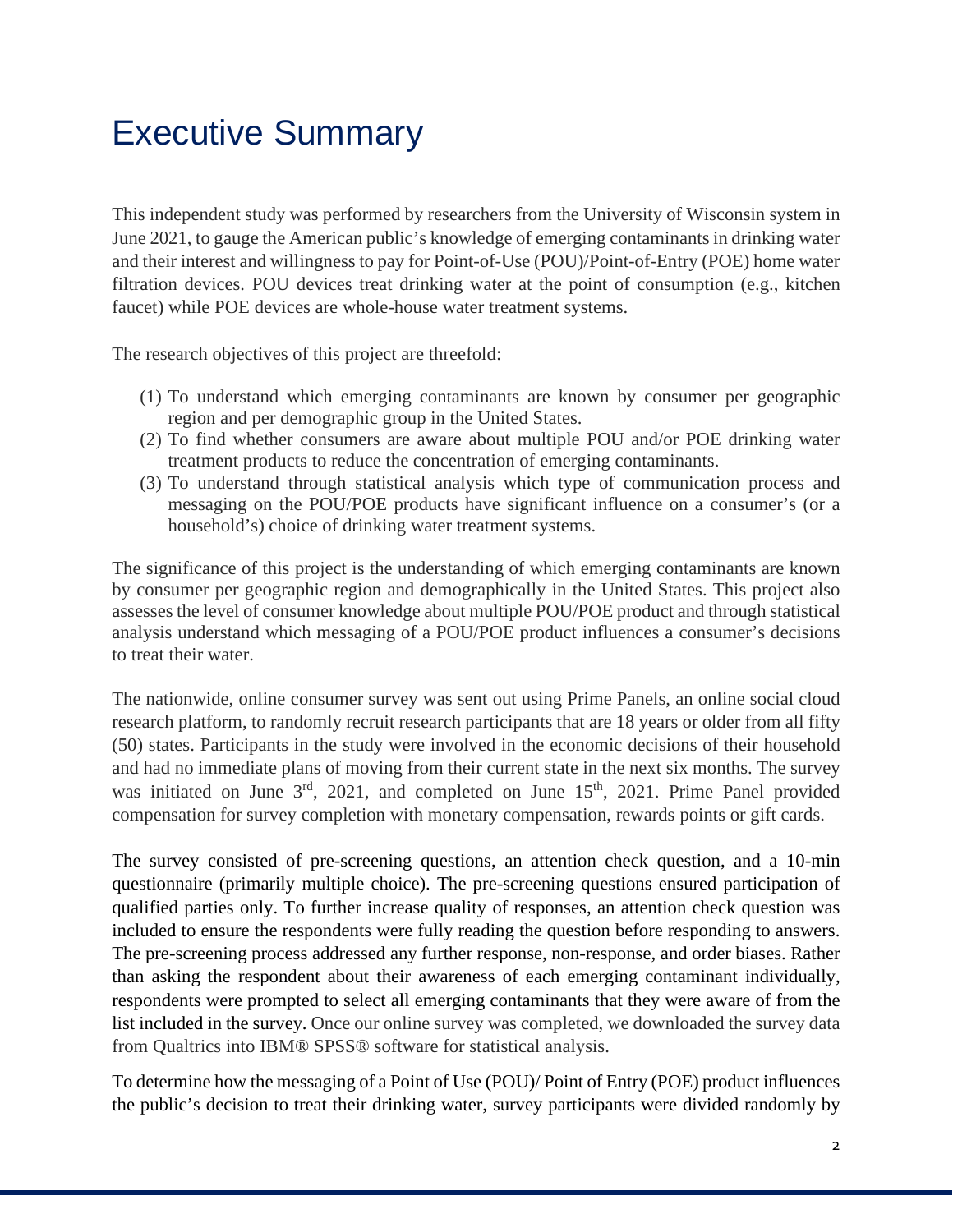state into 2 groups. One group (the control) was exposed to a message "without benefit information" while the other (target group) was exposed to a message "with benefit" information. The "without benefit information" statement was as follows: *"In-home water treatment systems act as a final layer of protection against contaminants for your drinking water."* The "with benefit information" statement was: *"In-home water treatment systems that are tested and certified to industry standards act as a final layer of protection against contaminants for your drinking water.*" Apart from the messaging statement, all other questions were identical. Using the "with" benefit" versus "without benefit" messaging scenario, we investigated whether the "with benefit" information ("tested and certified to industry standards") played a key role in motivating the public to use in-home water treatment systems.

## **DEMOGRAPHIC PROFILE OF RESPONDENTS**

- 64.01% are female, 35.06% male, 0.48% non-binary or non-listed gender, 0.19% transgender man, 0.04% transgender woman, and 0.2% prefer not to say categories.
- 23.5% have a bachelor's degree, 22.6% have a high school degree, and 22.4% have some college credit.
- 70.3% have no children under 18 years-old living with them.



- 66.7% own their home; 30.5% rent and 2.8% have other types of arrangements.
- The majority of respondents are 61-70 years-old (23.1% and 18.9%, control and target groups, respectively), followed by 31-40 years-old (16.5% for control and 17.6% for target). However, the control group has 16.5% of respondents 71 years or older.
- Demographic data by race reveals white being the majority. The survey findings related to race are in agreement with data published by the U.S. Census Bureau (USCB, 2021b), where 76.3% of Americans are white, 13.4% are black/African American, 18.5% are of Hispanic/Latino descent, 5.9% are of Asian descent, 1.3% American Indian and Alaska native, 0.2% Hawaiian and Pacific Islander, while 2.8% have two or more races.
- More than 32% have an annual household income between US \$50,000 and US \$100,000.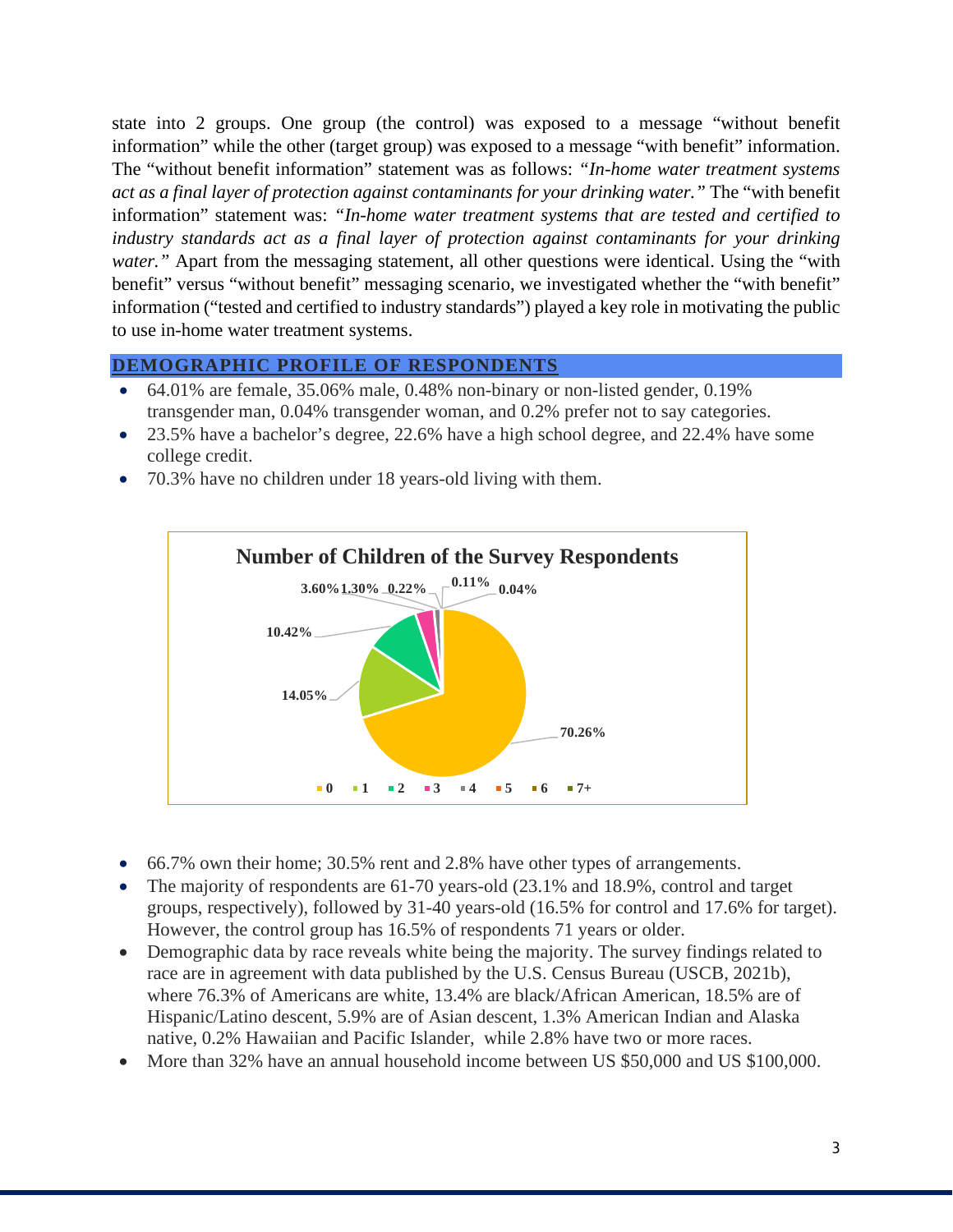

## **MAJOR FINDINGS**

- In every state, most residents reported receiving their water supply from the municipality or the city, except the state of Maine.
- 5.2% and 6.1% (control and target groups, respectively) are not sure about the origin of their drinking water.



- With benefit and without benefit messaging had no impact on respondent's willingness to pay (WTP) to purchase a POE/POU water treatment device for their home (there is no statistically significant difference between groups).
- A respondent's group type (Control Group or Target group) has no influence on the likelihood to consider using in-home POE and/or POU water treatment device.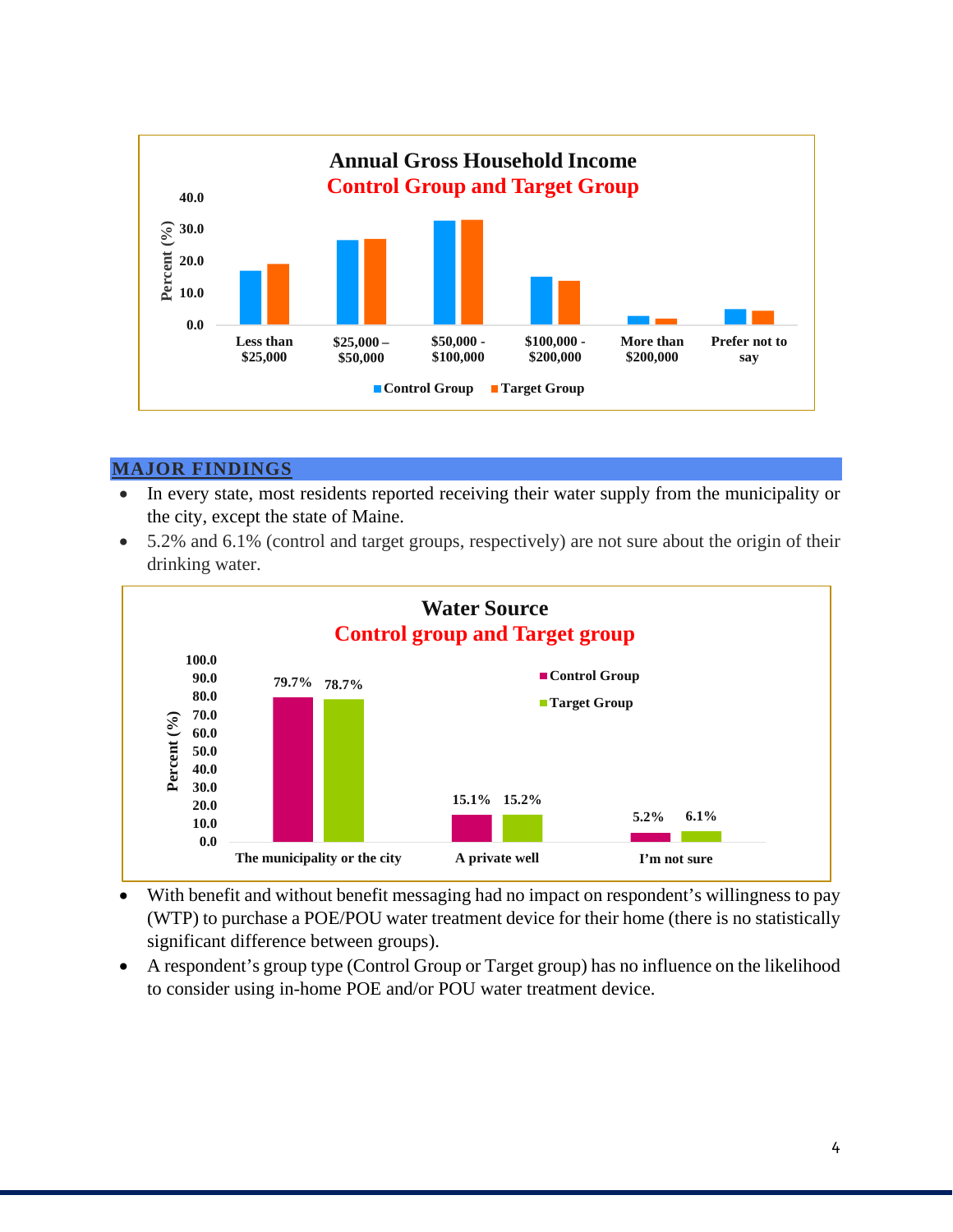

# **CONSUMER AWARENESS OF EMERGING CONTAMINANTS**

• The most well-known emerging contaminants in America are *Pesticides/herbicides*; the second most well-known are *Pharmaceuticals*; the third most well-known are *Microplastics*. There was a tie for the fourth and fifth most well-known emerging contaminants. The fourth most well-known are *Personal Care Products* and *Antimicrobial Resistant Bacteria,* and the fifth most well-known contaminants are *PFAS* and *Pathogenic Mycobacteria*.

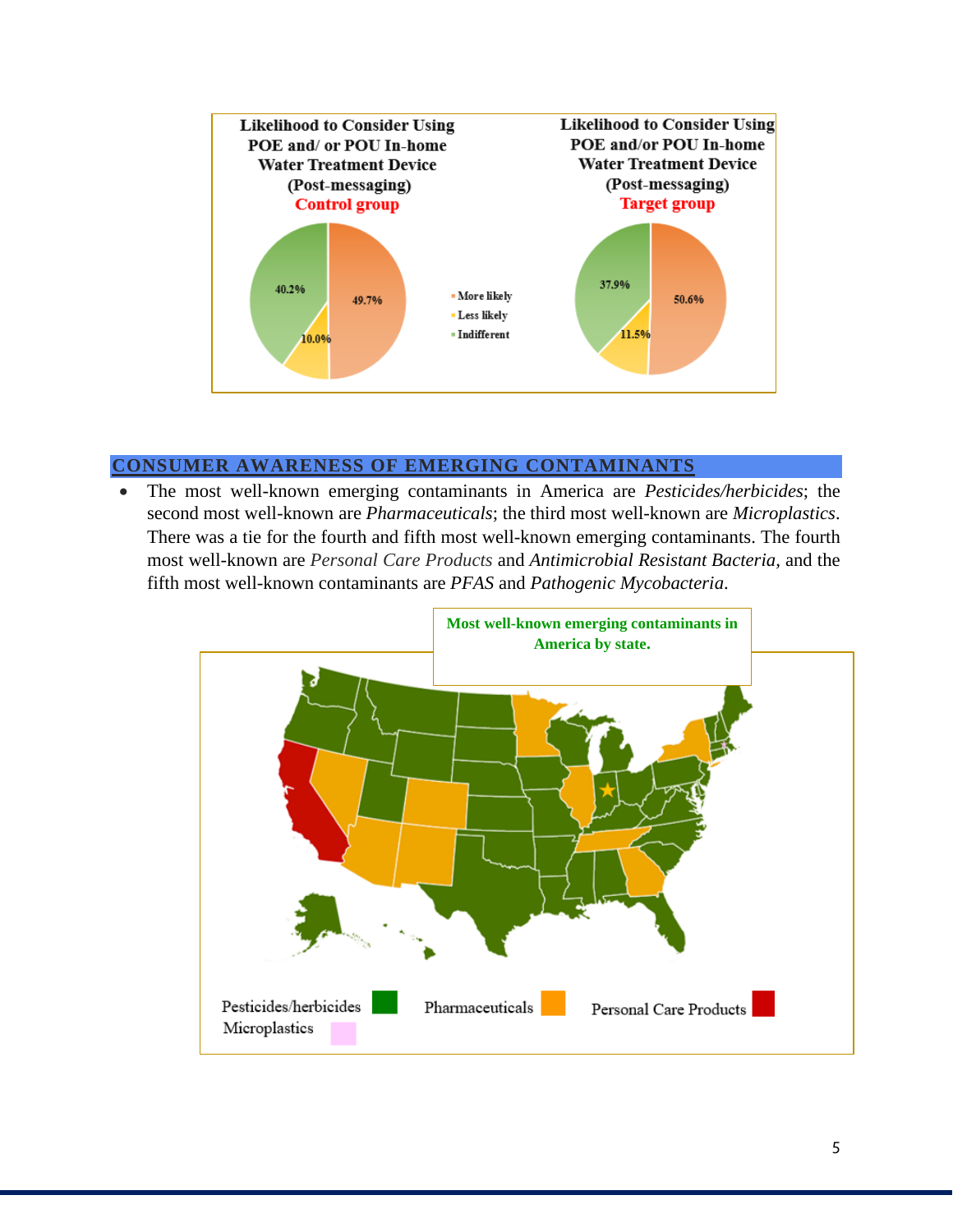

• About 20% of the respondents from combined target and control groups are unaware of any of the emerging contaminants included in the survey.

- Less than 3.5% of respondents in both groups combined claimed knowledge of the following emerging contaminants: 1-4 dioxane, Flame retardants, Legionella, artificial sweeteners, manganese, boron, *Naegleria fowleri*, N-nitrosamines and halo(nitro)organics, perchlorate, adenoviruses, and 2-methylisoborneol.
- Regardless of their source of water, the top two emerging contaminants that respondents demonstrated awareness of are *Pesticides/herbicides* (12.4% and 13.0%, for the municipality/the city and private wells, respectively) and *Pharmaceuticals*(10.4% and 10.7%, for the municipality/the city and private wells, respectively).

## **CONSUMER CONCERN ABOUT NEGATIVE HEALTH IMPACTS**

• Most respondents who are aware of emerging contaminants are somewhat concerned about potential negative health impacts (combined responses of highly concerned, moderately concerned, and slightly concerned) across all 19 emerging contaminants presented in this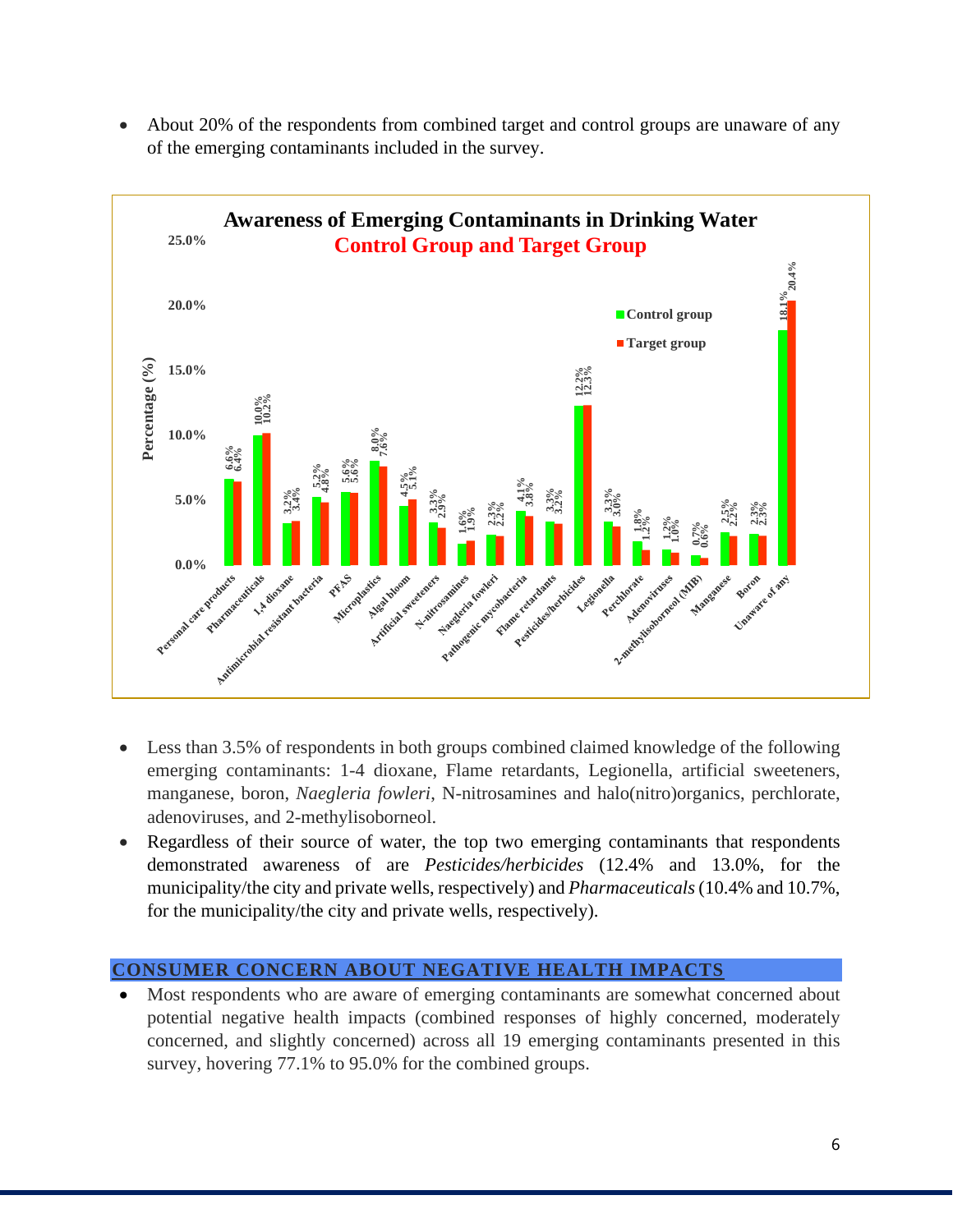• Out of the top five well known emerging contaminants in the United States (*Pesticides/herbicides*, *Pharmaceuticals*, *Microplastics*, *Personal Care Products* and *Antimicrobial Resistant Bacteria* and *PFAS* and *Pathogenic Mycobacteria*), three of them show up as the top five emerging contaminants that respondents showed the highest level of concern in relation to negative health impacts in the combined groups (*Pesticides/herbicides (rank 2)*, *Antimicrobial Resistant Bacteria (rank 4)*, and *Microplastics (rank 5)*. Interestingly, *1,4 dioxane* (rank 1) and *Adenoviruses* (rank 3) are not among the five most well-known emerging contaminants in the country but show up among the top five ranked emerging contaminants of level of concern in relation to negative health outcomes.



- Regardless of type of neighborhood/community, over 90% of the respondents are somewhat concerned about the negative health impacts of *Pesticides/herbicides*.
- Regardless of type of neighborhood/community, over 80% of the respondents are somewhat concerned about the negative health impacts from *Pharmaceuticals* and *Microplastics*, *PFAS*, *Antimicrobial Resistant Bacteria*, and *Pathogenic Bacteria*.
- 90% of respondents from suburban communities are somewhat concerned about negative health impacts of *Personal Care Products* in drinking water.

#### **SOURCES OF CONSUMER AWARENESS**

• The survey respondents learned about emerging contaminants in their drinking water primarily from internet websites.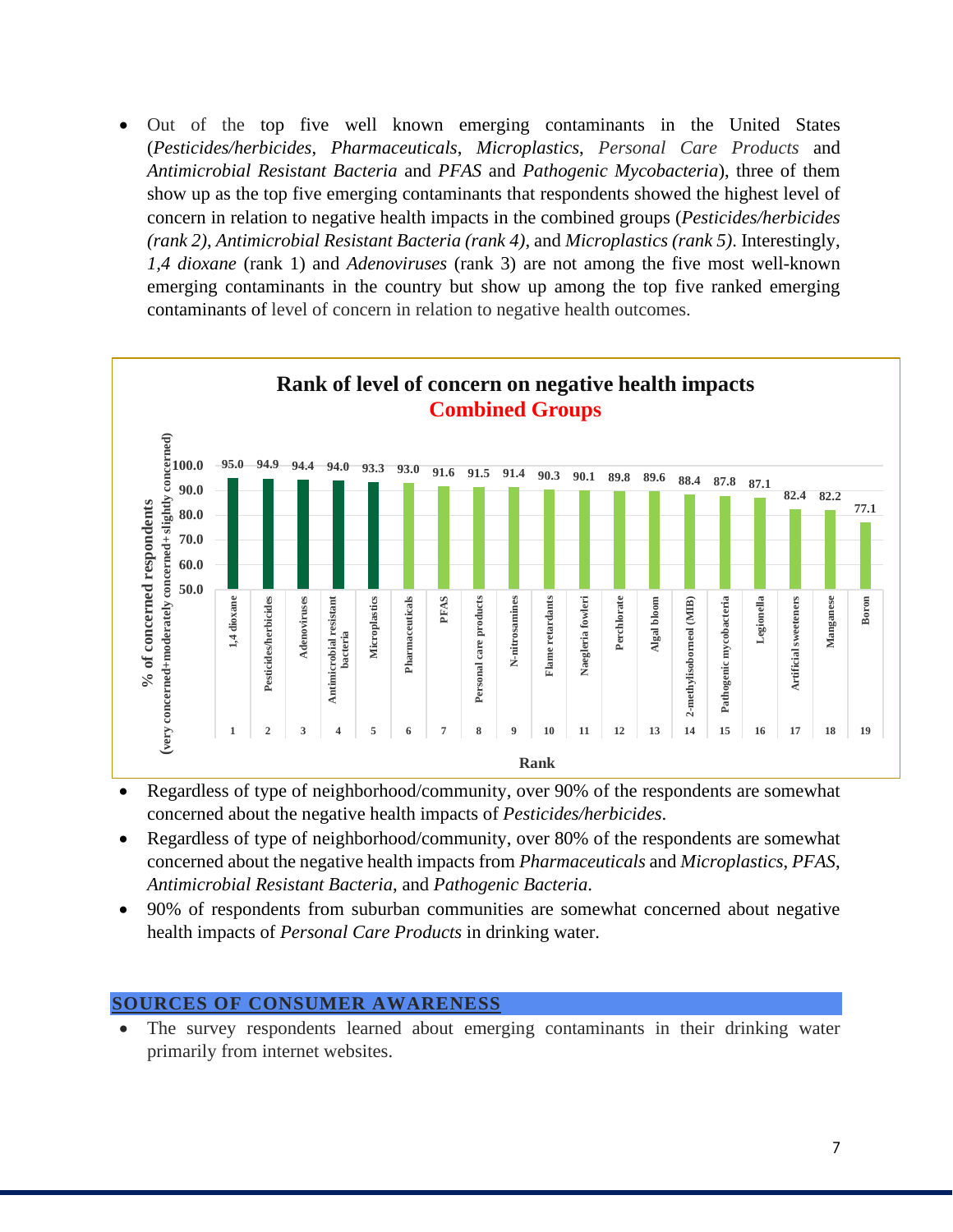

#### **IMPACTFUL SOURCES OF INFORMATION ON CONTAMINANTS**

• The survey respondents reveal that they find local or state government announcements/ directives as the most impactful source of information on water pollutants. Local state or government announcements are also the most impactful source of information for those aware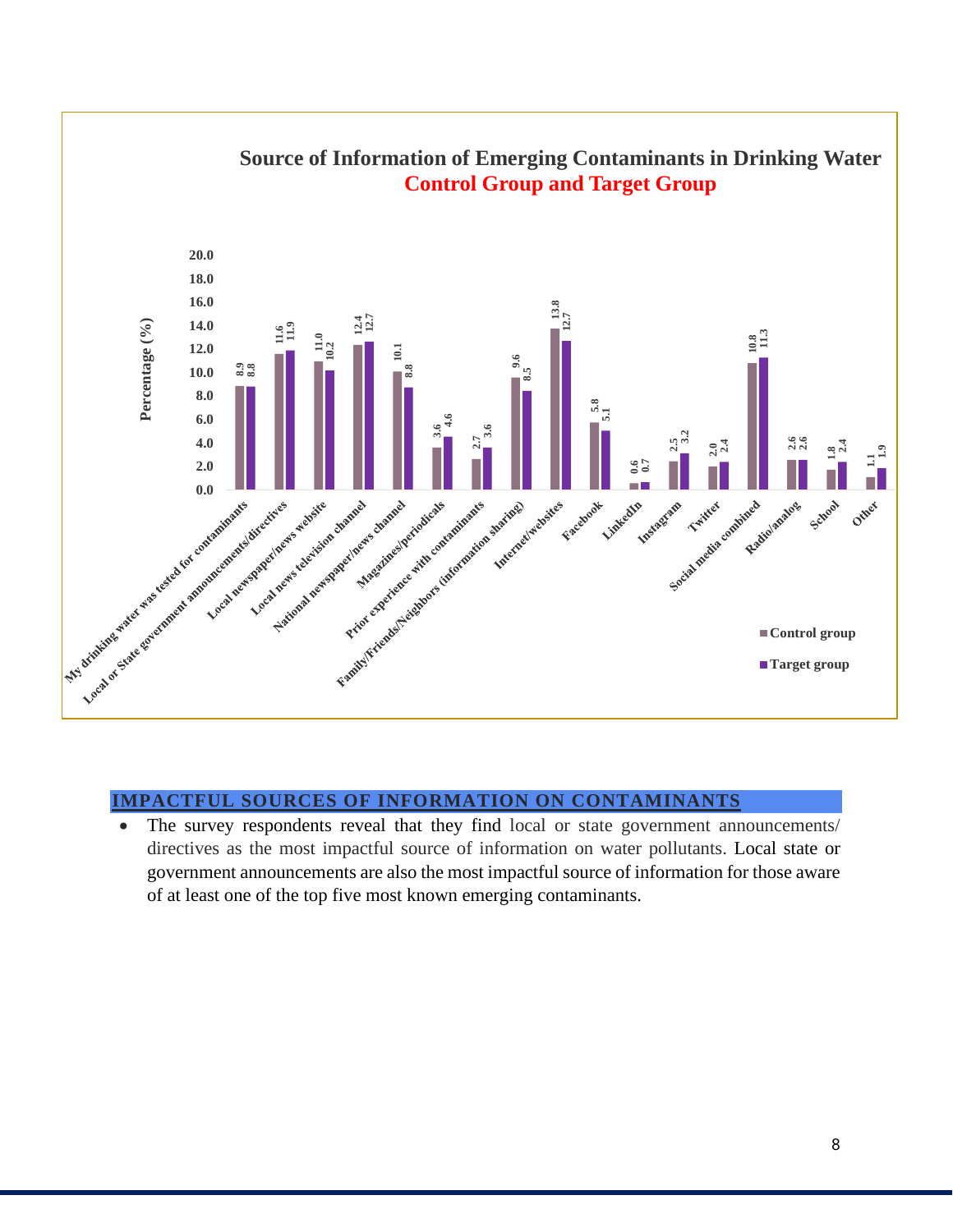

• Across most well-known emerging contaminants, respondents reveal Local/State Government Announcements/ Directives (21.6% to 26.3%) to be the most impactful source of information on water pollutants. This is followed by local news channel (15.5% to 17.5%), and local newspapers/local news websites (11.4% to 13.7%). Interestingly, our survey also shows that internet/websites (9.1% to 10.9%) have similar impact of national newspaper/news channel (8.2% to 10.5%). Conversely, social media turned out to be less impactful source of information for water pollutants (3.6% to 10.3%).

## **ATTITUDES TOWARD POE AND POU DEVICES**

- Among our survey respondents, about 14% of the respondents in both groups revealed that they already use in-home water treatment devices.
- 31% (control group) to 32% (target group) of the respondents are unsure about using POU/POE in-home water treatment devices.
- Regardless of the number of children under 18 residing in the household, the most common response is "unsure" when respondents were asked how likely they were to use POE/POU water treatment devices.
- Only 14% to 15% of the respondents revealed that they are "very likely" to consider using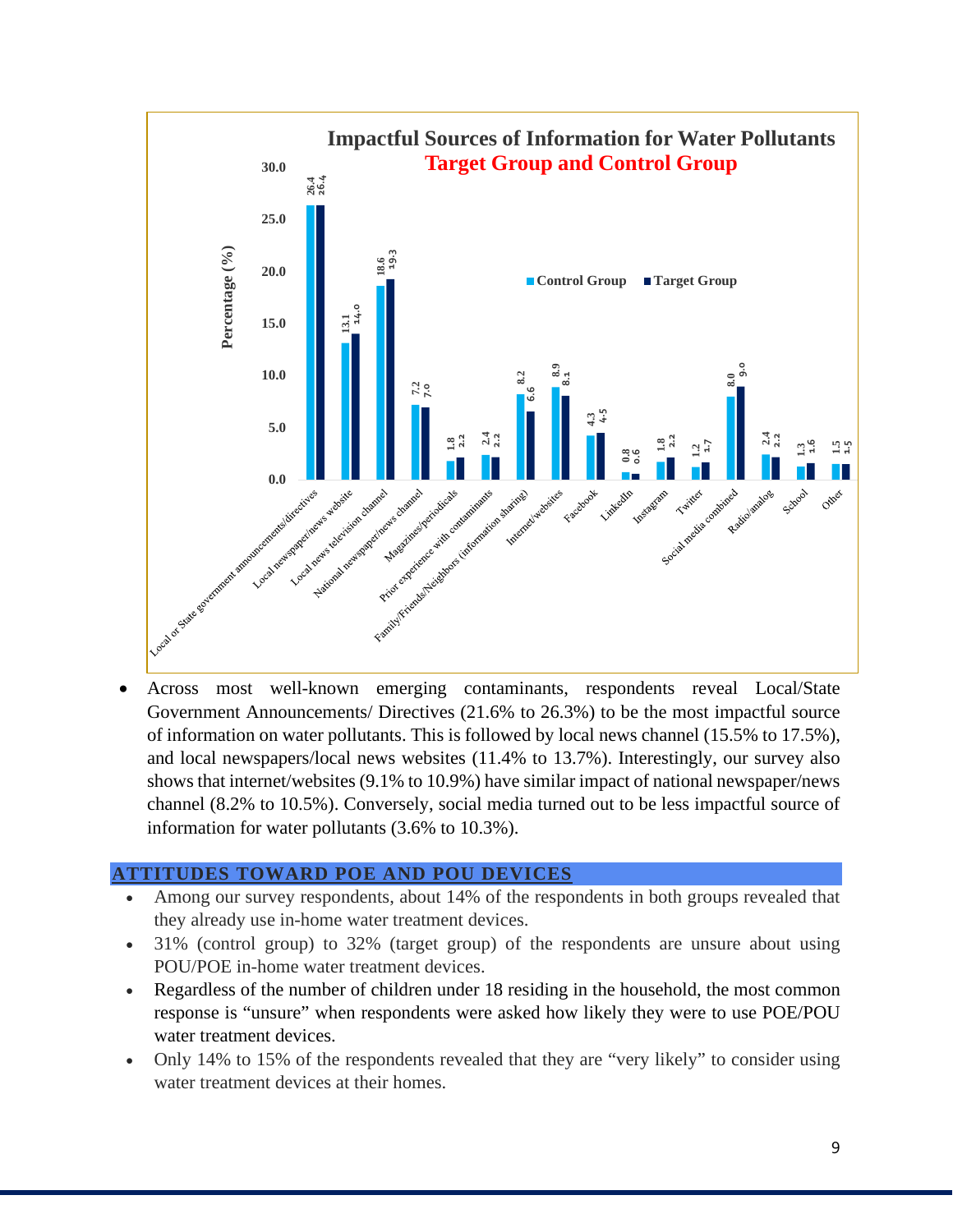

# **REASONS FOR USING POU/POE & DEVICES COMMONLY USED**

- Regardless of type of residence, the three most important reasons consumers use POU/POE are: the presence of hard water, improve taste/odor of the water, and add an extra layer of protection against potential contaminants.
- Regardless of neighborhood/community type, refrigerator filter systems are the most widely used. This is followed by water softeners for rural agriculture, filter pitcher/bottle for rural manufacturing and suburban communities, and under the counter/sink for urban/city.
- Earners under \$25,000 annually use primarily faucet/tap mounted device (19.1%), followed by refrigerator filter system, under the counter/sink and water softener (each of them 14.7%) and filter pitcher/bottle (13.2%). For respondents who earn more than \$25,000 up to \$200,000+, they primarily use refrigerator filter system (22.9 to 27.1%). This is followed by water softener (12.5% to 16.8%), filter under the counter/sink (12.2% to 15.0%), Filter Pitcher/Bottle (10.3% to 14.6%), and faucet/tap mounted device (9.8% to 15.3%). For earners above \$200,000, refrigerator filter system is followed by whole house supply (20%) and filter Pitcher/bottle (13.3%).

## **REASONS FOR NOT USING POU/POE**

- Primary reasons for not using POE/POU devices for respondents between 18 and 50 yearsold are: (a) uncertainty regarding appropriate treatment (17.1% to 19.9%) and (b) cost (16.0% to 21.0%). For respondents over 51 years-old, the primary reasons are cost (16.6% to 20.7%) followed by belief that they do not have any water quality issues at their homes (17.1% and 23.7%).
- Cost concerns (15.0% to 23.1%) and uncertainty regarding appropriate treatment (14.1% to 20.0%) and uncertainty about presence of contaminants in their water (13.2% to 15.0%) are the largest factors when considering the reasons for not using POE/POU by type of residence.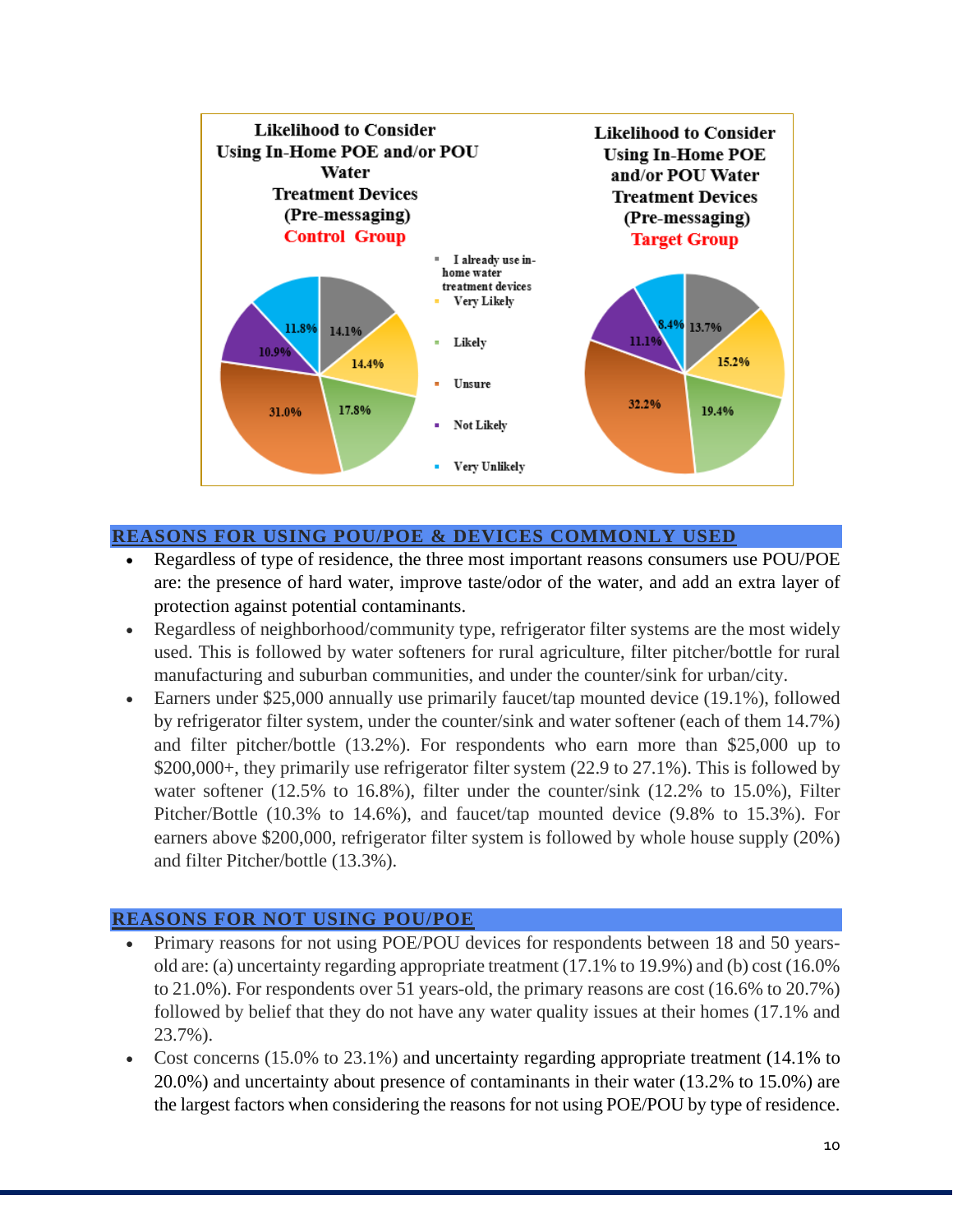#### **HOW TO INCREASE CONSUMER MOTIVATION TO USE POU/POE**

- 23.1% of respondents among all private well users, 26.9% of the respondents among all public water users, and 24.9% of respondents unsure about their drinking water sources consider information from town/city officials the most impactful motivator to use POU/POE water treatment devices. This is followed by information provided by the U.S. Environmental Protection Agency (EPA) with 18.1% for public water users, 18.3% for private well users and 15.7% for those who are unsure of their source of home water supply.
- Regardless of age, the most impactful source of information about POU/POE are from town/city officials (19.7% to 29.9%) and the EPA identifying the contaminant as a potential human health (15.7% to 19.5%). For respondents between 18-20 years-old, news media reports are considered impactful (17.9%), whereas for the 21 years and older, it varies from 9.3% to 11.7%.

#### **POE INSTALLATION AND MAINTENANCE COSTS**

- Across income groups of those who already have POE water treatment systems at home, less than \$1000 (26.7% to 54.3%) or "don't know" (19.7% to 38.9%) were the most frequent responses to the questioning on how much money was spent on the original purchase of the POE device. In addition, our survey data reveals that for earners between \$100,000 and \$200,000, their expenses with POE devices were between \$1000 and \$3000 (28.6%) and earners with \$200,000+, their expenses with POE devices were more than \$3000 (26.7%). Across the board, we also find that between 19.7% to 38.9% of the respondents do not know the original purchase price of the POE water treatment device for their homes.
- Respondents with earnings across all groups, the most frequent occurrence was that installation was either done by the respondents (25.0% to 41.7%) or installation cost was included in the device purchase price (19.4% to 37.5%). A significant portion of the respondents reported that they do not know their installation cost for POE (11.7% to 30.0%).
- 31.1% of the respondents among the homeowners prefer "installation cost included in purchase price" for the POE water treatment device. On the other hand, close to 50% of the renters opted for self-installation of the POE water treatment device.
- Between 40% and 53.8% of the survey respondents under different gross annual household income categories incurred "less than \$100" regular annual maintenance costs for POE water treatment systems at home. The next chosen annual maintenance costs for POU water treatment systems at home is "between \$100 and \$250" for all income groups (17.6% to 40%) except for households who picked "prefer not to say" category (15.8%).

#### **POU INSTALLATION AND MAINTENANCE COSTS**

• Households with gross annual household income "less than \$25,000," "\$25,000 to \$50,000," and "\$50,000 to \$100,000," spent *less than \$150* on the original purchase of the POU water treatment device at their homes (38% to 42.3%). Respondents with income "between \$100,000 and \$200,000," incurred expenditures *between \$150 to \$750* for original purchase of the POU water treatment device (32.7%). For respondents with income above \$200,000, expressed that they spent more than US\$750 on the original purchase of in-home POU water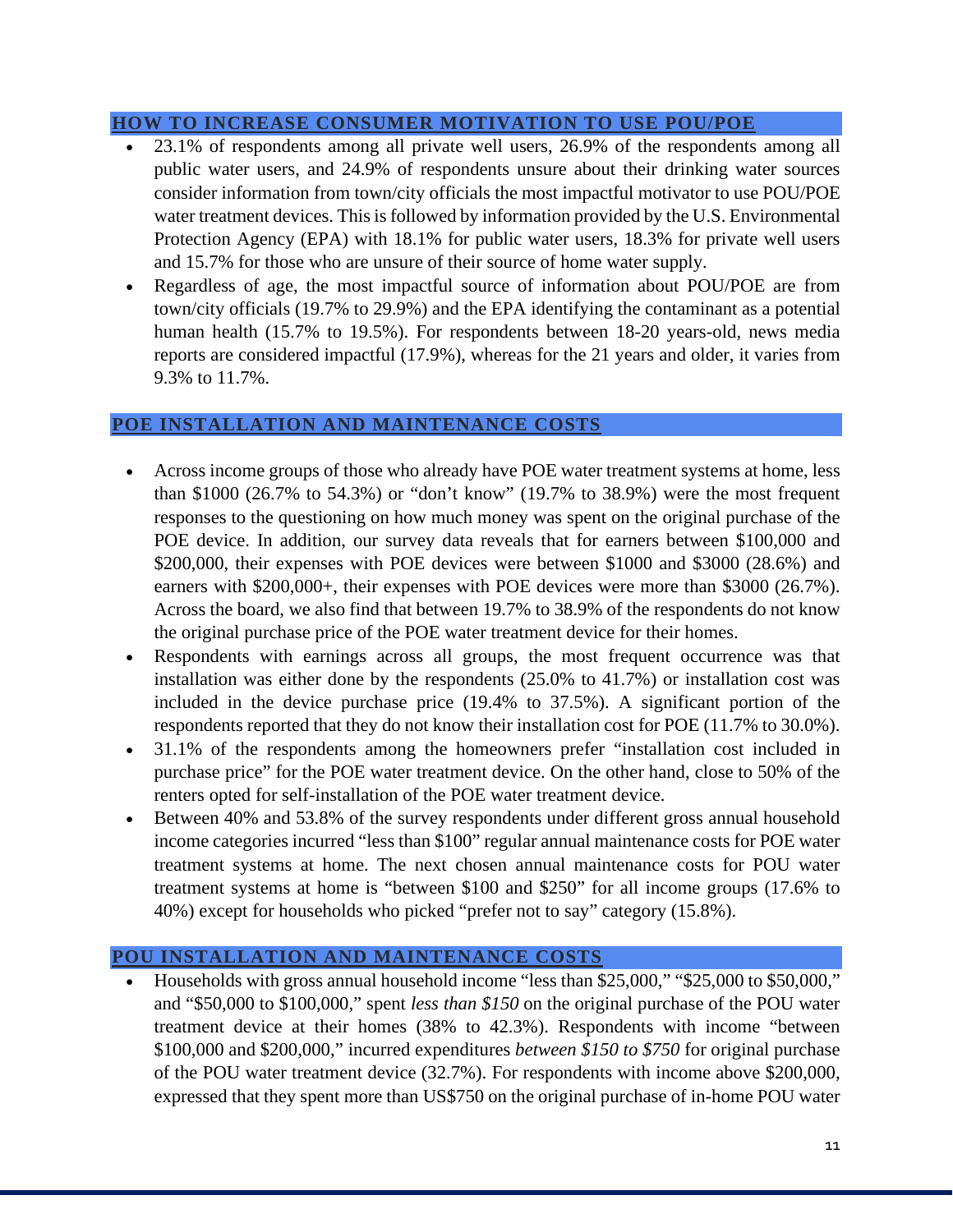treatment device. However, a significant portion of the respondents stated that they do not know how much they spent on the original purchase of the POU water treatment device at their homes (18.3% to 34.2%).

- 55.6% of the respondents with "less than \$25,000" annual income prefer self- installation of the POU water treatment device, which is also the choice of at least 21.4% of the respondents in higher gross annual income categories. Conversely, at least 20% of the respondents in higher gross annual income categories selected installation cost included in the purchase price, whereas 57.1 % of the respondents with gross annual income of "more than \$200,000" opted this selection.
- Between 29.4% and 62% of the respondents installed the POU water treatment devices themselves irrespective they have rental, home ownership, and other arrangements. Among the homeowners, 27.4% have installation cost included in the original purchase price for the POU water treatment device. However, among other residence arrangements, around 53% stated that they do not know how much they spent on installation of the POU water treatment device.
- Between 43.8% and 64.3% of the survey respondents under different gross annual household income categories incurred "less than \$100" regular annual maintenance costs for POU water treatment systems at home. Except for respondents with "prefer not to say" category, the next annual maintenance costs for POU water treatment systems at home is "between \$100 and \$250" for rest of the income categories (21.1% to 37%).

# **RECOMMENDATIONS FOR POU/POE INDUSTRY**

- Water treatment manufacturers should work in tandem with local or state government, federal agencies like US-EPA, and other local key stakeholders to disseminate information among rural, suburban, and urban/city communities about the health benefits of installing in-home POE and/or POU water treatment systems.
- Water treatment manufacturers should ensure news media reports and independent research data are accurately presented through *internet/websites* and various *social media platforms*, such as, Facebook, Twitter, LinkedIn, Instagram, etc., since the survey results showed that respondents consider these information sources to be the second most impactful about emerging contaminants in drinking water following local or State Government announcements/directives, local newspaper/local news websites, and local news channel.
- Water treatment manufacturers should form *public-private partnerships involving multiple stakeholders* including minority communities with local or state government support to promote educational and community-based programs on water pollutants, including emerging contaminants. Having support from Federal agencies like US-EPA as well as local and state level pollution control agencies will help establish the much-needed trust and long-term relationships for increasing uptake of in-home water treatment devices among rural agriculture, rural manufacturing, suburban, and urban/city dwellers. Since our survey results reveal that a large percentage of the population is unaware of any emerging contaminants (about 20%), programs as such have the potential to impact communities at personal, organizational/institutional, environmental, and policy levels.